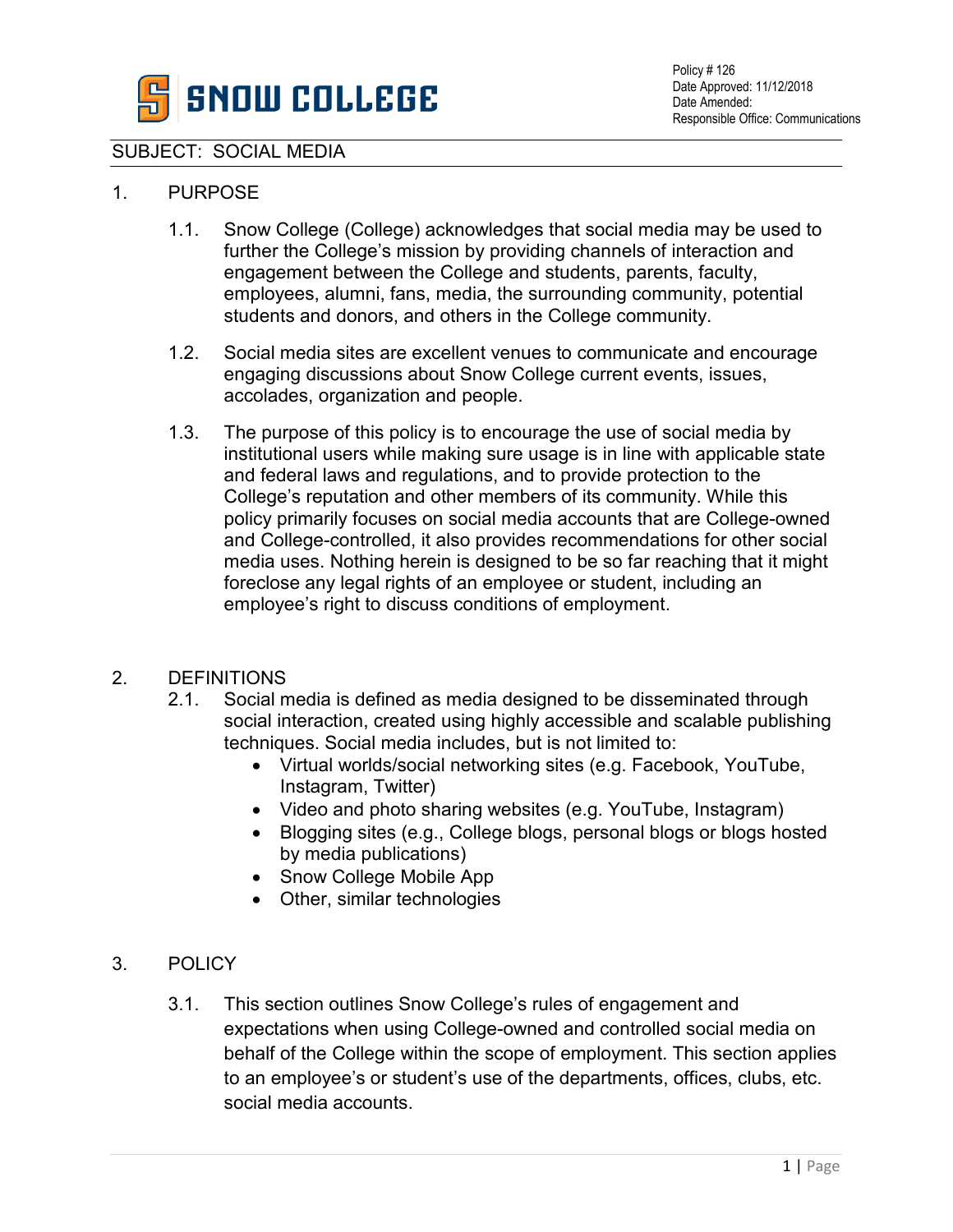

Policy # 126 Date Approved: 11/12/2018 Date Amended: Responsible Office: Communications

- 3.2. The College is the owner of all official social media accounts. Administrators with access to these accounts must comply with this Policy and all other College policies while utilizing social media. The Office of Marketing and Communications shall be an administrator to all social media accounts and shall be provided with account login information.
- 3.3. College employees and students shall represent the College in a positive light with active and current posts and activity. Departments/offices should consider their messages including correct grammar and spelling, audiences, and goals as well as strategy for keeping information on social media sites up-to-date. The Office of Marketing and Communications can assist and advise you with your social media planning.
- 3.4. Do not disseminate confidential information. This is especially important in relation to the federal laws and regulations such as FERPA.
- 3.5. Be mindful of and do not violate the copyright and intellectual property rights of others and the College and of College policies regarding those rights.
- 3.6. Protect the institutional voice. Posts on social media sites should protect the College's institutional voice by remaining professional in tone and in good taste.
- 3.7. Snow College will not tolerate content that is threatening, defamatory, illegal, obscene, infringing of intellectual property rights, invasive of privacy, profane, libelous, discriminatory, harassing, bullying, abusive, or hateful, in violation of College policy. The College reserves the right to take down any content it deems intolerable. However, the College does not intend this paragraph to limit opposing ideas and viewpoints in the course of legitimate social media interactions. The College does support participation in social media and is committed to academic freedom in these channels.
- 3.8. If using social media in the recruitment of potential student-athletes, do so in accordance with NJCAA and other applicable rules and regulations.
- 3.9. All College Social media sites must comply with any approved applicable College branding standards. These standards are maintained within the Snow College branding guidelines. The Office of Marketing and Communications can offer guidance about how to properly use names,